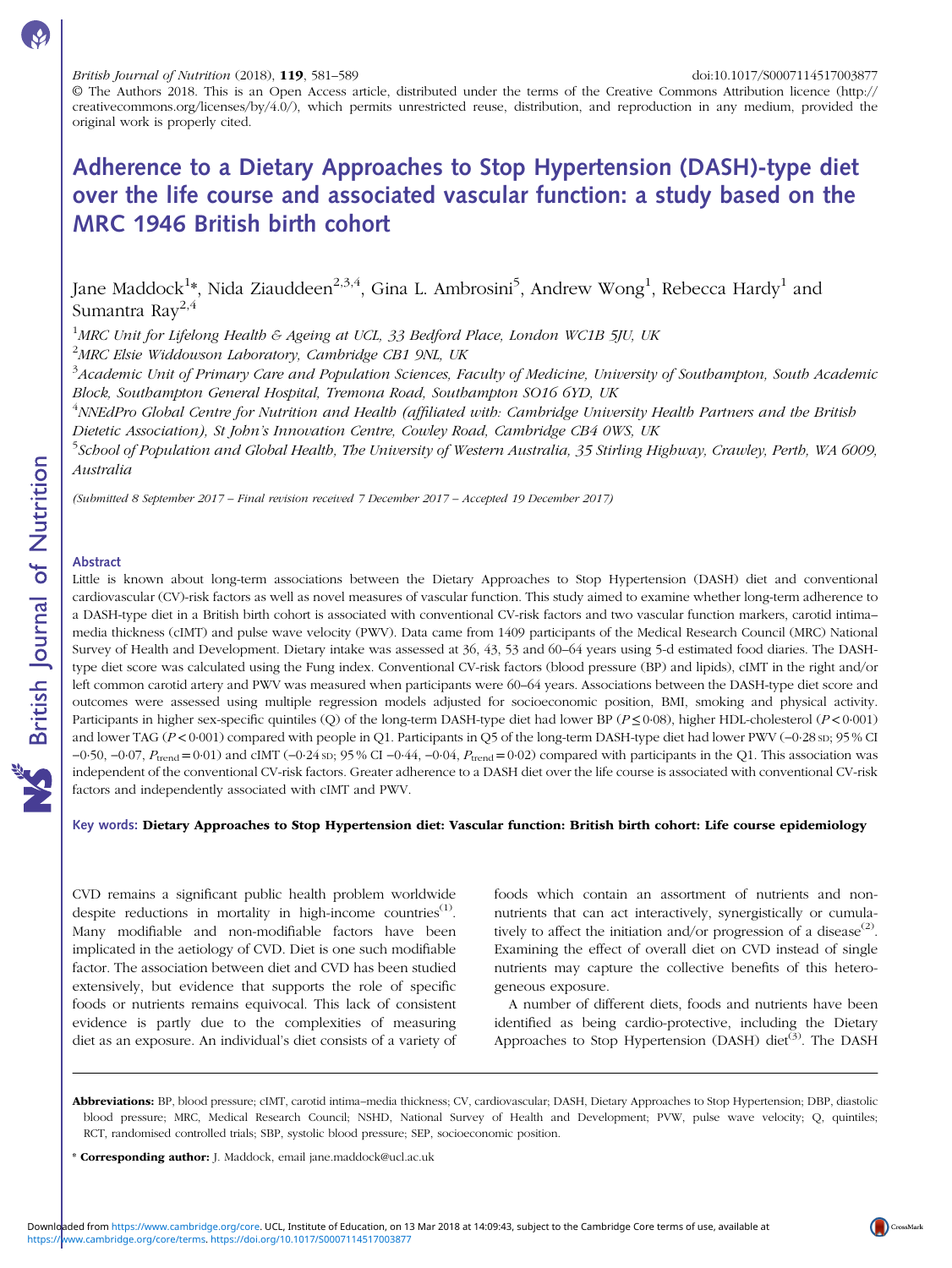diet is characterised by high proportions of fruit, vegetables, low-fat dairy products and whole-grain foods and is low in saturated fat and refined sugar $^{(4)}$  $^{(4)}$  $^{(4)}$ . The DASH diet was designed for an 8-week trial to compare the effect of consuming the average US diet  $v$ . a diet high in fruit and vegetables or the DASH diet, on blood pressure  $(BP)^{(4)}$  $(BP)^{(4)}$  $(BP)^{(4)}$ . Both diets lowered BP compared with the average US diet, with people adhering to the DASH diet experiencing the greatest BP reduction<sup> $(4)$ </sup>. Observational studies have since shown that adherence to a DASH-type diet is associated with a lower incidence of stroke, heart failure and heart disease<sup>([5,6\)](#page-7-0)</sup>.

The most compelling evidence to date for the cardioprotective mechanism of DASH is through its BP-lowering effect. In a meta-analysis of seventeen randomised controlled trials (RCT;  $n$  2561, duration 2-26 weeks), the DASH diet reduced systolic BP (SBP) by 6·74 mmHg (95 % CI −8·25, −5·23 ) and diastolic BP (DBP) by 3·54 mmHg (95 % CI, −4·29, −2·79). The greatest effect was seen among hypertensive participants and in studies where the interventions were designed to restrict energy intake $(7)$  $(7)$ . Limiting Na intake increases this BP-lowering effect of  $DASH^{(8)}$  $DASH^{(8)}$  $DASH^{(8)}$ . A number of meta-analyses of RCT have been conducted which examine the role of DASH in relation to other CVD risk factors. Soltani et  $al^{(9)}$  $al^{(9)}$  $al^{(9)}$  (ten studies,  $n$  1291, duration = 8–24 weeks) showed that adults on a DASH diet lost  $1.42 \text{ kg}$  (95 % CI –2 $0.03$ , –0 $0.28$ ) more weight on average compared with controls. Authors of another meta-analysis (twenty studies,  $n$  1917, duration = 2–24 weeks) observed a decrease in total cholesterol and LDL-cholesterol, but not glucose, HDL-cholesterol or TAG. Changes were greatest among those with higher baseline BP or  $BMI^{(10)}$  $BMI^{(10)}$  $BMI^{(10)}$ . Given that the majority of evidence for the cardio-protective role of the DASH diet comes from trials, its long-term effect on conventional cardiovascular (CV)-risk factors, such as, BP and lipids remains unknown.

The role of the DASH diet in novel aetiological CVD pathways is also under-explored. Vascular and endothelial dysfunction represent an integrated CVD risk pathway<sup>[\(11\)](#page-8-0)</sup>. Dysfunction of the vascular endothelium is characterised by damage to its barrier function, impaired vasodilator responses, thrombogenesis and increased expression of adhesion molecules with leucocytosis. This dysfunction is considered a key initial event in atherogenesis<sup>[\(12](#page-8-0))</sup>. Carotid intima-media thickness (cIMT), a non-invasive ultrasound biomarker of early atherosclerosis $^{(13)}$  $^{(13)}$  $^{(13)}$  and carotid-femoral pulse wave velocity (PWV), a measure of arterial compliance as well as stiffness<sup> $(14)$  $(14)$ </sup> are two complementary measures of vascular function that have been used to predict CVD risk in the general population. There is some limited evidence mainly from RCT that the DASH diet and/or its components can affect these markers of vascular function<sup>([15](#page-8-0)–[18\)](#page-8-0)</sup>. Examining the association between adherence to a DASH-type diet and these novel vascular function markers may provide useful insights into the role of diet in the early stages of CVD and reveal opportunities for early CVD prevention.

This study aims to use data from a British birth cohort to examine whether long-term adherence to a DASH-type diet is associated with: (1) conventional CV-risk factors; (2) two markers of vascular function: cIMT and PWV.

### **Methods**

## **Participants**

We used data from participants of the Medical Research Council (MRC) National Survey of Health and Development (NSHD). The original NSHD sample consisted of 5362 babies born in 1 week in March 1946 to married parents in England, Scotland or Wales, stratified by social class<sup> $(19)$ </sup>. This sample has been followed up twenty-four times since birth<sup> $(20,21)$  $(20,21)$ </sup>. At the 23rd follow-up, eligible study members  $(n \t2856)$  were invited to complete a clinical assessment at one of six clinical research facilities or home visitation by a nurse when they were 60–64 years. Invitations were not sent to those who had died  $(n 778)$ , who were living abroad ( $n$  570), had previously withdrawn from the study  $(n 594)$ , or had been lost to follow-up  $(n 564)$ . A total of 2229 participants responded of whom  $76\%$  ( $n$  1690) attended a clinic and  $24\%$  ( $n$  539) had a home visit. Although this sample was broadly representative of the national population at a similar age, individuals attending the clinical assessment had lower adiposity and lifetime smoking exposure and higher levels of physical activity compared with the original cohort<sup> $(22)$ </sup>. Information about participants' smoking habits at 69 years was used to impute missing values at 60–64 years as described below. For the main analyses in this study we included participants who had information for at least one of the vascular measures at 60–64 years (1565 for cIMT and 1257 for PWV) and who had dietary information from at least two adult time points (1335 for cIMT and 1081 for PWV). A flow chart of participants included in our study can be found in the online Supplementary Fig. S1. Ethical approval was obtained from the Greater Manchester and the Scotland Research Ethics Committees and participants provided written and informed consent ([Fig. 1](#page-2-0)).

# Dietary Approaches to Stop Hypertension-type diet

Information about dietary intake was collected using 5-d estimated diet diaries when participants were aged 36, 43, 53 and 60–64 years<sup> $(23–27)$  $(23–27)$  $(23–27)$  $(23–27)$  $(23–27)$ </sup>. All food and drink consumed were coded in MRC Human Nutrition Research Cambridge using the in-house programmes, Diet In Data Out and Diet In Nutrients Out. Nutrient intakes were calculated based on McCance and Widdowson's The Composition of Foods<sup> $(28)$ </sup>. A total of 2411, 2256, 1772 and 1869 participants at 36, 43, 53 and 60–64 years, respectively, completed  $\geq$ 3 d of the diet diaries. When generating the DASH-type diet in NSHD, we included all participants with dietary information regardless of whether they attended the clinical assessment at 60–64 years.

We calculated the DASH score in accordance with previously published methods by Fung et al.<sup>[\(5\)](#page-7-0)</sup>. The DASH score was based on the original studies of the DASH diet focusing on eight components in particular: high intake of fruits (including pure fruit juice), vegetables (excluding potatoes), nuts and legumes, low-fat dairy products, wholegrains and low intake of red and processed meats, Na and sweetened beverages (including sugar sweetened cordial and sweetened fruit based drinks $(5)$  $(5)$  $(5)$ . These components consisted of discrete foods as well as disaggregated foods<sup> $(29)$ </sup>. Details of what was included in each of these components can be found in the online Supplementary Table S1.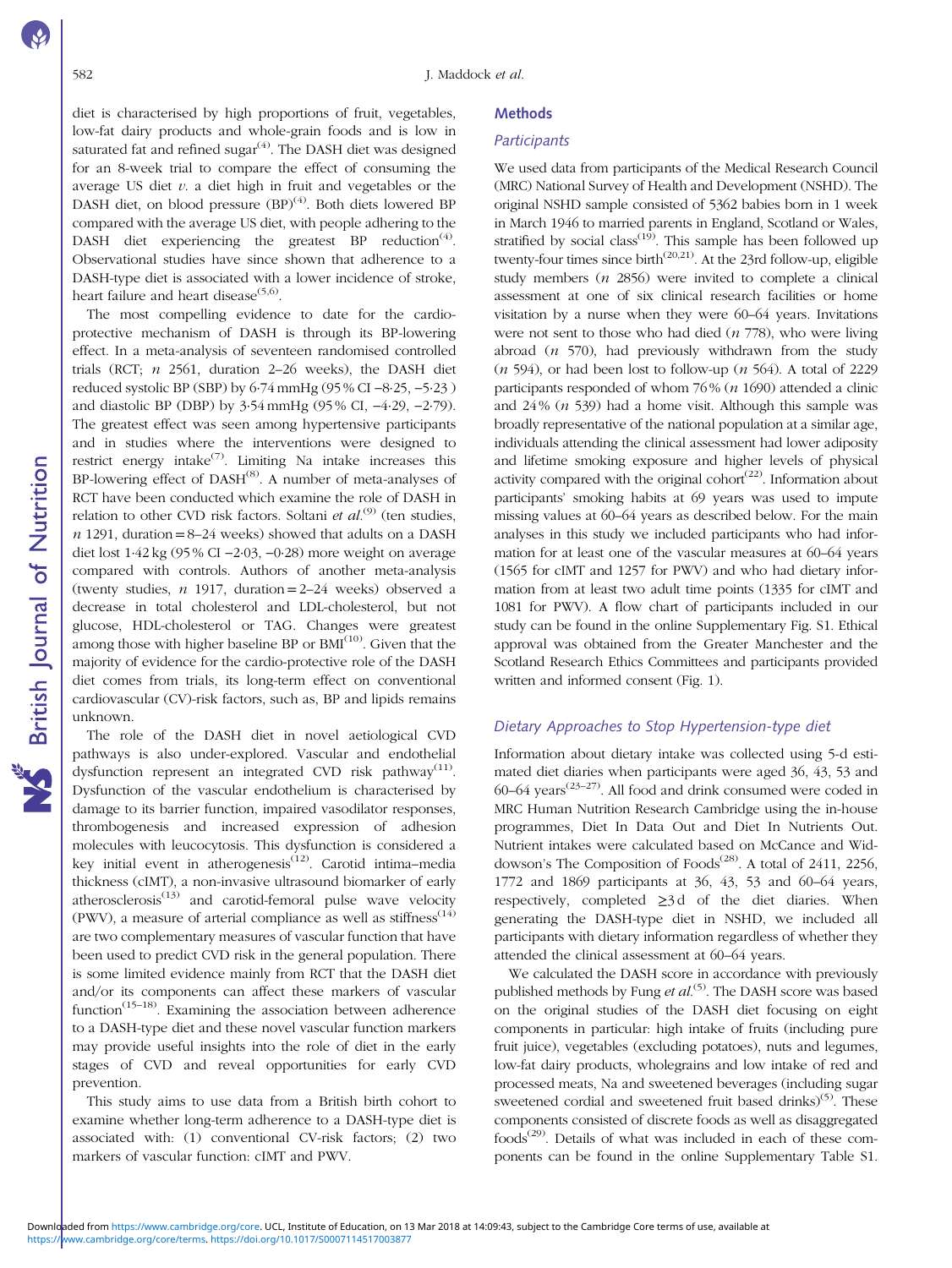NS British Journal of Nutrition

<span id="page-2-0"></span>

Fig. 1. Dietary Approaches to Stop Hypertension-type diet score per year by sex of the 769 participants with dietary data from all time points.

Each individual's DASH score was calculated for each year using the following steps: (1) the energy density for each component was calculated, for example fruit (g)/energy (4184 kJ  $(1000 \text{ kcal}))$ <sup>[\(30\)](#page-8-0)</sup>; (2) each component was classified into quintiles (Q), where fruits, vegetables, nuts and legumes, low-fat dairy products and wholegrains were assigned 1–5 points in order of most consumption. Quintiles for red and processed meats, free sugar and Na were assigned 1–5 points in order of least consumption; (3) the quintiles for each component were summed to obtain an overall DASH score which could range from 8 to 40; (4). As the DASH score was higher in women (mean difference=2·3; 95 % CI 1·9, 2·8), the overall DASH score was grouped into sex-specific quintiles (Q1–Q5) for use in regression models.

We calculated a cumulative average of all DASH scores over the 24–28-year period for each individual who had dietary information from at least two time points  $(n 2477)$ . This repre-sents long-term adherence to the DASH-type diet<sup>([31](#page-8-0))</sup>. This mean, long-term DASH score was also grouped into sexspecific quintiles (Q1–Q5).

# Cardiovascular risk factors

SBP and DBP were measured twice using a HEM-705 sphygmomanometer (Omron) at the 60–64 years clinic visits. The second reading (or first if missing) was used for analysis. Total cholesterol, HDL, TAG and LDL were also measured in fasting blood samples as previously described<sup>[\(20](#page-8-0),[32](#page-8-0))</sup>. Information on the use of antihypertensive and lipid-lowering drugs was self-reported at 60–64 years.

### Vascular measures at 60–64 years

Vascular measures were obtained by trained research staff during the clinical assessment only when participants were 60–64 years. PWV was measured using the Vicorder (Skidmore

Medical) by placing a 10-cm wide pressure cuff at the upper right thigh and 3 cm partial cuff over the right carotid artery. Cuffs were inflated to 65 mmHg for 10–15 s. Path length was measured between the cuffs and defined as the distance between the suprasternal notch directly to the top of the femoral cuff. PWV was automatically calculated by an integral algorithm. cIMT was measured in the left and right common carotid artery using a high-resolution imaging scanner (Vivid I, GE Healthcare (12 MHz probe)) with a  $12 \text{ MHz}$  probe<sup>([33](#page-8-0),[34](#page-8-0))</sup>. Participants with carotid plaque, cIMT >1·5 mm with abnormal shape and wall texture, were excluded  $(n 13)^{(34)}$  $(n 13)^{(34)}$  $(n 13)^{(34)}$ . A combined average of left and right cIMT is used as one outcome. To increase comparability, each outcome was standardised to a mean of 0 and SD of 1.

# **Covariates**

Socioeconomic position (SEP) at age 53 years (or 43 years if missing) was grouped into: professional and intermediate; skilled non-manual; semi-skilled and unskilled manual.

BMI was calculated using the standard formula with information from height and weight measured at 60–64 years. Physical activity in adulthood was self-reported. Participants were categorised as inactive (reported no participation); moderately active (participated in relevant activity one to four times/ month) or most active (participated in relevant activities five or more times/month) using information at 36, 43, 53 and 60–64 years. The overall physical activity score was the sum of responses at each time point, ranging from 0 to  $8^{(35)}$  $8^{(35)}$  $8^{(35)}$ . Smoking status at 60–64 years was categorised as never, current or ex-smoker at  $60-64$  years (or 53 or 69 years if missing  $(n 115)$ ).

### Statistical analysis

First, a series of regression models determined if long-term adherence to a DASH-type diet (modelled as sex-specific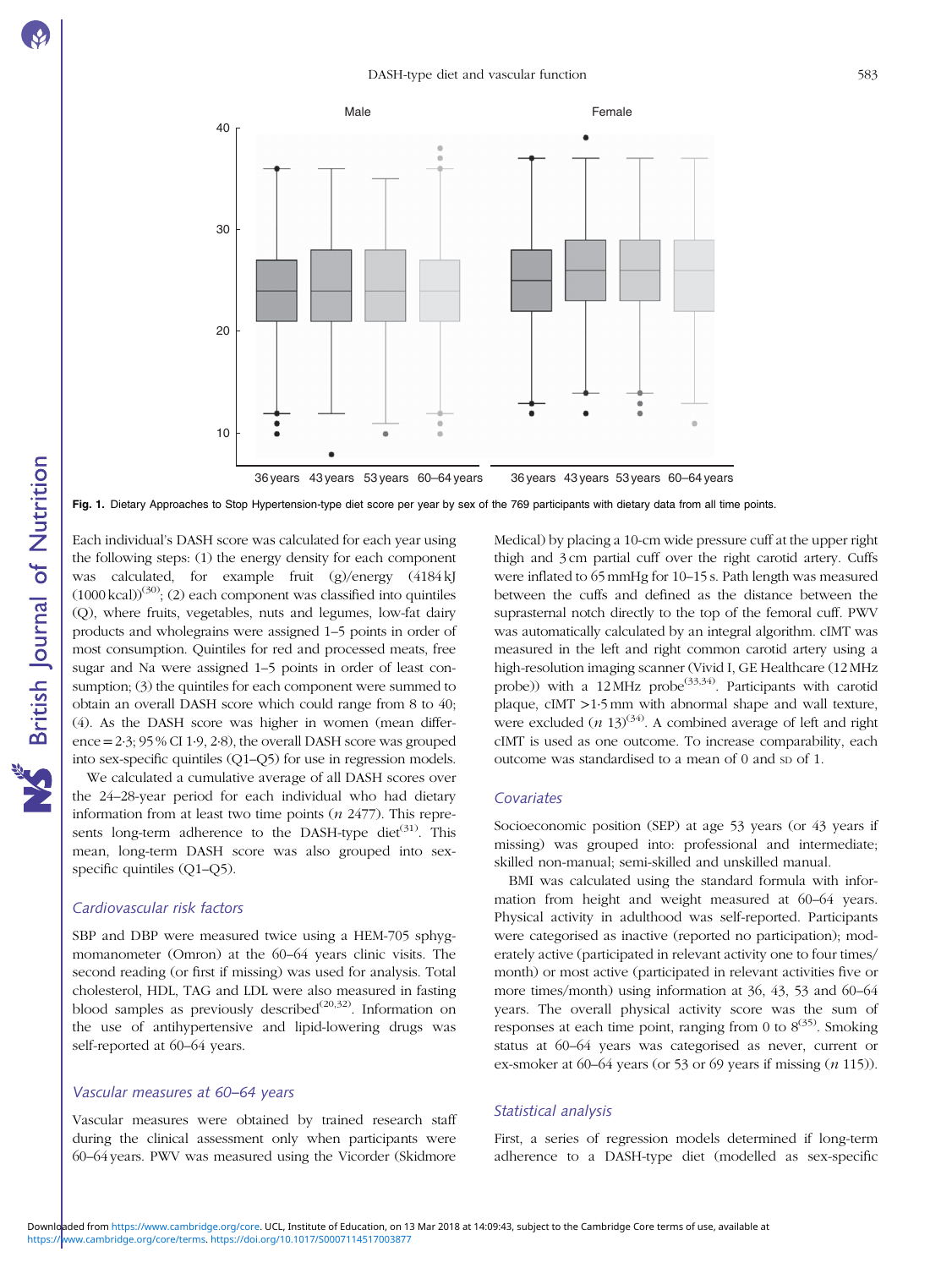quintiles) associated with: antihypertensive medication, lipid-lowering medication, DBP, SBP, total cholesterol, LDLcholesterol, HDL-cholesterol, and TAG at 60–64 years. We used logistic regression models when antihypertensive or lipid-lowering medications were the outcomes and linear regression when HDL was the outcome. We used censored normal regression when SBP, DBP, TAG, total cholesterol or LDL-cholesterol were the outcomes. Individuals taking antihypertensive or lipid-lowering medication were censored at their observed value. This assumes that the underlying BP or lipid levels in an individual taking medication is at least as high as their observed value and aims to reduce bias and a loss of statistical power<sup>([36\)](#page-8-0)</sup>. TAG were not normally distributed so log transformed values were used in the model. All models were adjusted for SEP, BMI, smoking and physical activity. Log likelihood ratio tests assessed deviation from linearity by comparing models with the DASH quintiles fitted as a categorical variable to models with DASH quintiles fitted as a continuous variable.

Second, regression models assessed associations between long-term adherence to a DASH-type diet and the standardised vascular function outcomes: cIMT and PWV. Models were adjusted for SEP, BMI, smoking and physical activity. Deviation from linearity was tested using log likelihood ratio tests. Interactions between the DASH-type diet and sex on the vascular outcomes were also assessed. Models were re-run separately for individual DASH scores at 36, 43, 53 and 60–64 years, adjusting for the covariates mentioned above. In order to maximise power, these analyses did not exclude participants with dietary information available from only one time point.

Third, models that assessed long-term adherence to a DASHtype diet and vascular function were additionally adjusted for CV-risk factors found to be associated with the DASH-type diet in step one. This step assessed the potential for a mediating role of CV-risk factors on the relationship between the DASH-type diet and vascular function.

All analyses were performed using STATA version 14.

# **Results**

NS British Journal of Nutrition

A total of 1409 participants (52 % women) had at least one measure of cIMT or PWV at 60–64 years and had dietary information from at least two time points between 36 and 60–64 years (online Supplementary Fig. S1). These participants were more physically active, smoked less and had a lower BMI compared with people attending the clinical assessment who did not have this dietary and vascular measure information (n 820).

Mean cIMT and PWV were slightly higher for men compared with women, whereas DASH scores were higher for women ([Table 1\)](#page-4-0). Mean DASH scores did not change noticeably over time ([Table 1](#page-4-0)). Figure one illustrates DASH scores from each year for the 769 participants who had dietary data at all time points. The online Supplementary Table S2 summarises distributions of each DASH component according to quintiles of the sex-specific DASH quintiles.

# Long-term Dietary Approaches to Stop Hypertension score and cardiovascular risk factors

Associations between long-term DASH scores and CVD risk factors was as expected, that is those in the higher quintiles of the long-term DASH-type diet had a favourable CVD risk factor profile compared with those in the lowest quintile. However, there was no evidence of an association for total or LDLcholesterol ([Table 2](#page-5-0)). Adjustment for SEP, BMI, smoking and physical activity attenuated associations, but evidence for a relationship between a long-term DASH-type diet and SBP, lipid-lowering medication, HDL-cholesterol and TAG remained [\(Table 2\)](#page-5-0). There was also a tendency for lower DBP with increasing DASH quintiles remaining following adjustment for covariates  $(P_{\text{trend}} = 0.08)$ .

# Dietary Approaches to Stop Hypertension score and vascular function at 60–64 years

Participants in higher quintiles of long-term DASH-type diet had better vascular function than those in the lowest quintile after adjustment for SEP ([Table 3\)](#page-6-0). The association remained statistically significant following adjustment for BMI, smoking and physical activity. There was no evidence for an interaction between long-term DASH score and sex ( $P \ge 0.32$ ) for either cIMT or PWV. There was no evidence for deviation from a linear trend between the long-term DASH score and PWV and cIMT ( $P$ ≥0·50).

Prospective and cross-sectional associations between DASH scores at each follow-up and PWV were in the same direction but generally weaker compared with results for long-term DASH scores (online Supplementary Table S3). The strongest prospective association between DASH scores and cIMT was at 36 years. This association was bigger in magnitude compared with long-term DASH scores (online Supplementary Table S3).

# Long-term Dietary Approaches to Stop Hypertension score, vascular function and cardiovascular risk factors at 60–64 years

There was no evidence that CV-risk factors which showed an association with DASH-type diet in this study (i.e. DBP, SBP, lipid-lowering medication, HDL-cholesterol and TAG) explain the association between long-term DASH scores and vascular function ([Table 4](#page-6-0)).

### **Discussion**

We showed that long-term adherence to a DASH-type diet is associated with a favourable CV-risk profile in adulthood using data from a British birth cohort. We also observed a relationship between long-term adherence to a DASH-type diet and improved vascular function, which was not explained by the conventional CV-risk factors.

There is substantial evidence from RCT for the role of the DASH diet in reducing  $BP^{(4,7,8)}$  $BP^{(4,7,8)}$  $BP^{(4,7,8)}$  $BP^{(4,7,8)}$  and our study supports this. However, the magnitude of the estimated relationship between long-term adherence to DASH and BP in this longitudinal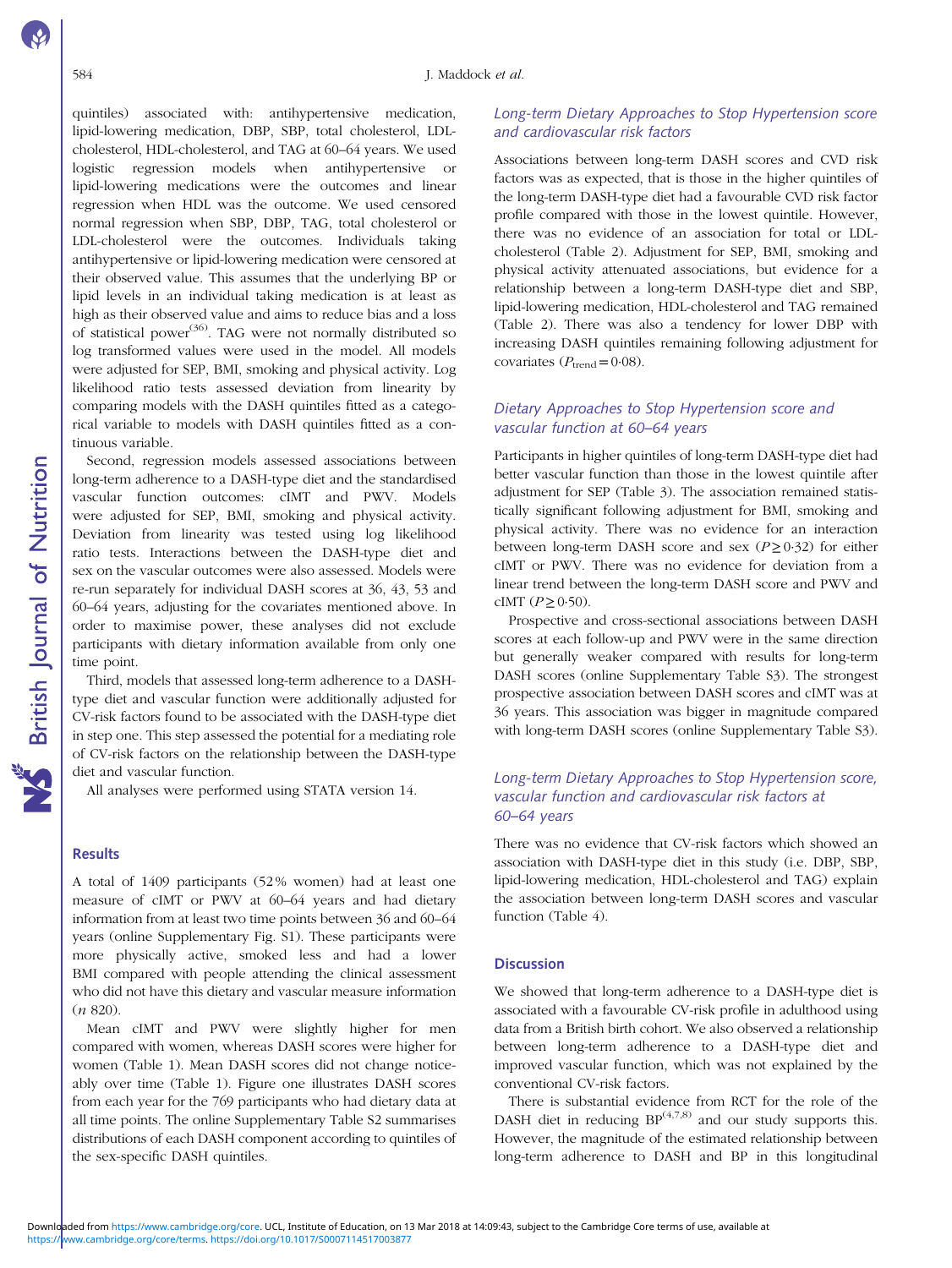**NS** British Journal of Nutrition

<span id="page-4-0"></span>Table 1. Descriptives of participants with at least one vascular measure and dietary information from more than one time point (n 1409) (Numbers and percentages; mean values and standard deviations)

|                                                           | Men (n 673) |        |        | Women (n 736) |       |          |        |       |
|-----------------------------------------------------------|-------------|--------|--------|---------------|-------|----------|--------|-------|
|                                                           | $n^*$       | $\%$   | Mean   | SD            | $n^*$ | $\%$     | Mean   | SD    |
| Socioeconomic status at 53 years                          |             |        |        |               |       |          |        |       |
| (or 43 years if missing)                                  |             |        |        |               |       |          |        |       |
| Professional and managerial                               | 429         | 64.3   |        |               | 323   | 45.2     |        |       |
| Skilled non-manual                                        | 67          | $10-0$ |        |               | 260   | $36-4$   |        |       |
| Skilled manual                                            | 124         | $18-6$ |        |               | 43    | $6 - 1$  |        |       |
| Semi-skilled and unskilled                                | 47          | 7.1    |        |               | 89    | 12.5     |        |       |
| BMI at $60-64$ years (kg/m <sup>2</sup> )                 | 673         |        | 27.6   | $3-8$         | 736   |          | 27.3   | $5-0$ |
| Smoking status at 60-64 years (or 53/69 years if missing) | 543         |        | $10-8$ | $15-3$        | 585   |          | 7.7    | 13.2  |
| Current                                                   | 61          | 9.2    |        |               | 63    | $8-6$    |        |       |
| Ex-smoker                                                 | 409         | 61.5   |        |               | 394   | 53.3     |        |       |
| Never smoker                                              | 195         | 29.3   |        |               | 279   | $38 - 1$ |        |       |
| Self-reported physical activity since 1982                |             |        |        |               |       |          |        |       |
| Inactive at all ages                                      | 71          | $10-6$ |        |               | 96    | 13.0     |        |       |
| Active at least once/month                                | 551         | 81.9   |        |               | 605   | 82.2     |        |       |
| Active more than once/month                               | 51          | 7.6    |        |               | 35    | 4.8      |        |       |
| Antihypertensive medication at 60–64 years                |             |        |        |               |       |          |        |       |
| No                                                        | 463         | 71.0   |        |               | 547   | 75.6     |        |       |
| Yes                                                       | 189         | 29.0   |        |               | 177   | 24.5     |        |       |
| Lipid-lowering medication at 60-64 years                  |             |        |        |               |       |          |        |       |
| No                                                        | 501         | 74.4   |        |               | 623   | $84 - 7$ |        |       |
| Yes                                                       | 172         | $25-6$ |        |               | 113   | $15-4$   |        |       |
| Vascular phenotype at 60-64 years                         |             |        |        |               |       |          |        |       |
| Systolic blood pressure (mmHg)                            | 672         |        | 138-8  | $18-1$        | 732   |          | 132-1  | 7.4   |
| Diastolic blood pressure (mmHq)                           | 673         |        | 78.9   | $10-0$        | 732   |          | 75.5   | 9.4   |
| Total cholesterol (mmol/l)                                | 648         |        | $5-3$  | $1-1$         | 697   |          | 6.1    | 1.2   |
| LDL-cholesterol (mmol/l)                                  | 627         |        | $3-3$  | 0.9           | 684   |          | $3-8$  | $1-0$ |
| HDL-cholesterol (mmol/l)                                  | 648         |        | $1-4$  | 0.3           | 697   |          | $1-8$  | 0.4   |
| TAG (mmol/l)                                              | 632         |        | $1-4$  | 0.9           | 686   |          | $1-1$  | 0.6   |
| Carotid intima-media thickness (mm)                       | 639         |        | 0.71   | 0.15          | 696   |          | 0.67   | 0.11  |
| Pulse wave velocity (m/s)                                 | 501         |        | 8.31   | 1.41          | 580   |          | 8.03   | 1.57  |
| DASH-type diet score                                      |             |        |        |               |       |          |        |       |
| Long-term DASH score +                                    | 673         |        | 23.5   | 3.9           | 736   |          | 25.8   | 3.9   |
| Mean DASH score at 36 years                               | 554         |        | 23.4   | 4.7           | 615   |          | 25.0   | 5.1   |
| Mean DASH score at 43 years                               | 572         |        | 23.8   | 4.8           | 628   |          | 26.2   | 4.8   |
| Mean DASH score at 53 years                               | 478         |        | 23.5   | $5-1$         | 575   |          | $26-4$ | 4.9   |
| Mean DASH score at 60-64 years                            | 632         |        | $23-7$ | $5-1$         | 700   |          | 25.9   | $5-1$ |

DASH, Dietary Approaches to Stop Hypertension.

\* Missing values not presented.

† Average from 36, 43, 53 and 60–64 years in individuals with ≥2 d of dietary information.

observational study is smaller than estimates from  $\mathrm{RCT}^{(7)}$  $\mathrm{RCT}^{(7)}$  $\mathrm{RCT}^{(7)}$ . In this study, we observed SBP to be 4·83 mmHg (95 % CI −8·35, −1·31) and DBP to be 1·59 mmHg (95 % CI 0 −3·49, 0·31) lower among people in the highest DASH-type diet quintile compared with the lowest quintile. Results from a meta-analysis of RCT showed an average reduction which was 6·74 mmHg (95 % CI −5·23, −8·25) in SBP and 3·54 mmHg (95 % CI −4·29, −2·79) in DBP greater among people consuming a DASH diet compared with controls<sup>([7](#page-8-0))</sup>. This difference in effect size is likely due to the differences in length of exposure, specification of the DASH diet and study design. To our knowledge, we were the first to demonstrate an association between a DASH-type diet and other conventional CV-risk factors (i.e. HDL-cholesterol, TAG) in a longitudinal observational study. This finding was not fully supported by a meta-analysis of  $RCT^{(10)}$  $RCT^{(10)}$  $RCT^{(10)}$ . Differences in study design, that is RCT lasting  $2-24$  weeks  $v$ . longitudinal observational study assessing a 24–28-year period, is the likely cause of this inconsistency.

Our findings are also the first to demonstrate that greater adherence to a DASH-type diet over a 24–28-year period in

adulthood is associated with a greater vascular function as measured by the vascular function markers, PWV and cIMT. There are a limited number of studies investigating the association between a DASH-type diet or its key dietary components and PWV. These studies are largely supportive of our results. Findings from an intervention study demonstrated a reduction in arterial stiffness among nineteen normotensive participants consuming a low-Na DASH diet compared with the consumption of a diet low in fruit and vegetables over a 3-week period<sup>[\(15](#page-8-0))</sup>. Authors from another RCT including 144 overweight and obese participants (forty-nine participants consuming a DASH diet and enrolled in a weight management programme; forty-six consuming standard DASH diet; forty-nine on a control diet), found that people in the two DASH diet interventions had lower PWV compared with controls<sup>[\(16\)](#page-8-0)</sup>. To our knowledge, there is no previous observational evidence for the association between a DASH diet and PWV. A review has highlighted that a number of DASH components, including high fruit and vegetable and dairy product composition have been associated with lower PWV providing further support for our findings<sup> $(17)$ </sup>.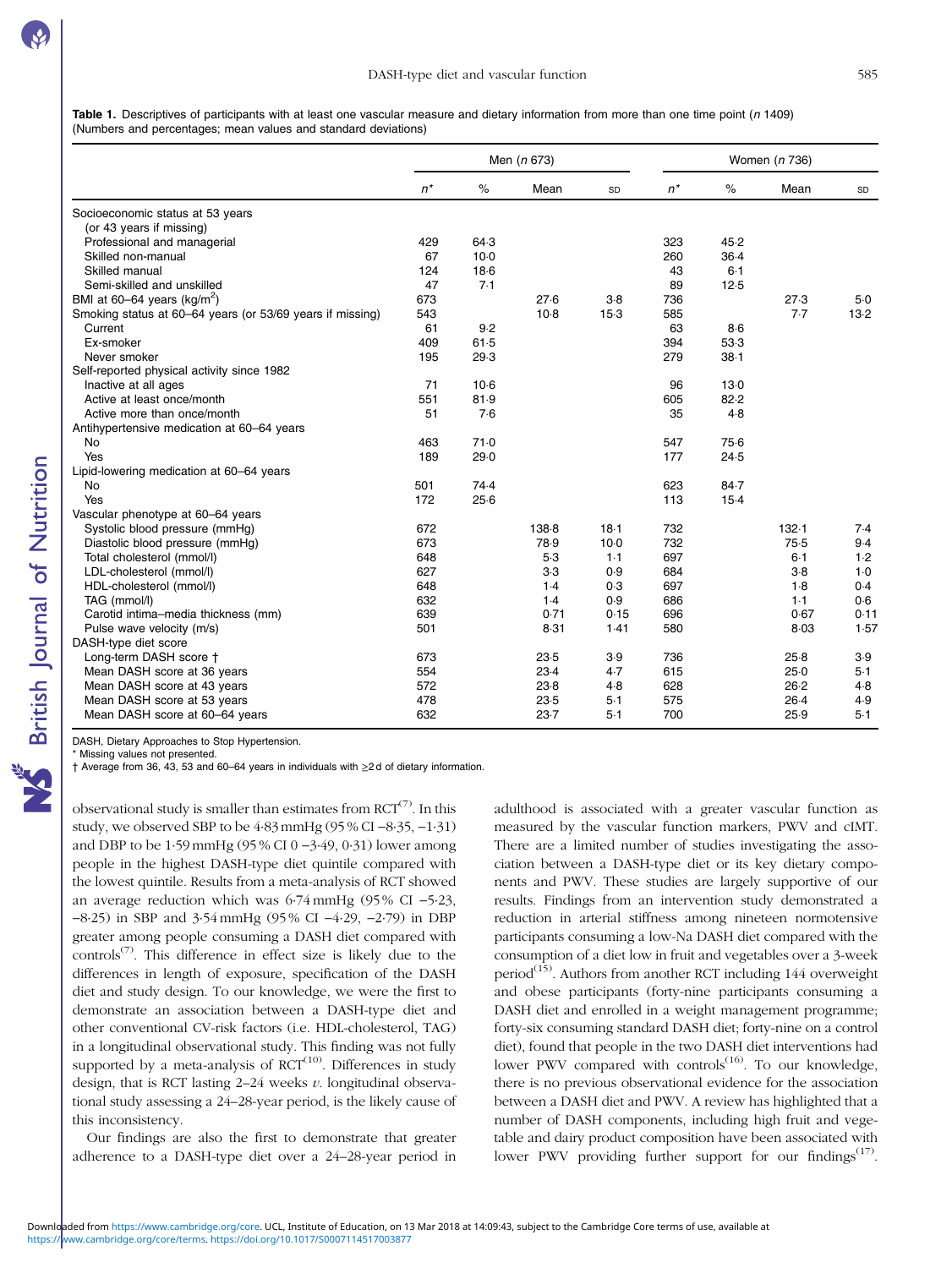<span id="page-5-0"></span>Table 2. Association between long-term Dietary Approaches to Stop Hypertension (DASH) scores (sex-specific quintiles) and classic cardiovascular risk factors\* unadjusted (Coefficients and 95 % confidence intervals)

|                                                      |      |         | DASH Q2     |                | DASH Q3     |                  | DASH Q4     |                  | DASH Q5     |                  |                    |
|------------------------------------------------------|------|---------|-------------|----------------|-------------|------------------|-------------|------------------|-------------|------------------|--------------------|
|                                                      | n    | DASH Q1 | Coefficient | 95 % CI        | Coefficient | 95 % CI          | Coefficient | 95 % CI          | Coefficient | 95% CI           | $P_{\text{trend}}$ |
| Unadjusted                                           |      |         |             |                |             |                  |             |                  |             |                  |                    |
| Antihypertensive medication#                         | 1841 | Ref.    | 0.97        | 0.65, 1.28     | 0.68        | 0.36, 1.00       | 0.68        | 0.36, 1.00       | 0.56        | 0.23, 0.89       | < 0.001            |
| Diastolic blood pressures                            | 1825 | Ref.    | $-0.35$     | $-2.21, 1.51$  | $-1.13$     | $-2.93, 0.67$    | $-1.78$     | $-3.57, 0.02$    | $-3.09$     | $-4.89, -1.30$   | < 0.001            |
| Systolic blood pressures                             | 1824 | Ref.    | $-1.98$     | $-5.40, 1.45$  | $-4.60$     | $-7.93, -1.28$   | $-5.39$     | $-8.70, -2.08$   | $-7.70$     | $-11.00, -4.40$  | < 0.001            |
| Lipid-lowering medication‡                           | 1883 | Ref.    | 0.93        | 0.60, 1.25     | 0.62        | 0.28, 0.96       | 0.63        | 0.29, 0.97       | 0.45        | 0.08, 0.81       | < 0.001            |
| Total cholesterol§                                   | 1746 | Ref.    | $-0.07$     | $-0.25, 0.12$  | $-0.02$     | $-0.20, 0.15$    | $-0.09$     | $-0.26.0.09$     | $-0.15$     | $-0.32, 0.03$    | 0.10               |
| LDL-cholesterol§                                     | 1670 | Ref.    | $-0.08$     | $-0.24, 0.08$  | $-0.02$     | $-0.18, 0.13$    | $-0.06$     | $-0.21, 0.10$    | $-0.07$     | $-0.22, 0.08$    | 0.50               |
| HDL-cholesterol                                      | 1746 | Ref.    | 0.05        | $-0.01, 0.12$  | 0.10        | 0.04, 0.17       | 0.11        | 0.04, 0.17       | 0.15        | 0.08, 0.21       | < 0.001            |
| In TAG <sub>§</sub>                                  | 1679 | Ref.    | $-7.27$     | $-16.56, 2.02$ | $-24.51$    | $-33.50, -15.52$ | $-25.73$    | $-34.77, -16.69$ | $-41.35$    | $-50.30, -32.40$ | < 0.001            |
| Adjusted for SEP, BMI, smoking and physical activity |      |         |             |                |             |                  |             |                  |             |                  |                    |
| Antihypertensive medication‡                         | 1774 | Ref.    | 0.98        | 0.64, 1.32     | 0.73        | 0.39, 1.08       | 0.82        | 0.48, 1.17       | 0.78        | 0.41, 1.15       | 0.12               |
| Diastolic blood pressure§                            | 1759 | Ref.    | $-0.35$     | $-2.19, 1.50$  | $-0.60$     | $-2.41, 1.21$    | $-0.97$     | $-2.80, 0.86$    | $-1.59$     | $-3.49, 0.31$    | 0.08               |
| Systolic blood pressures                             | 1758 | Ref.    | $-1.93$     | $-5.35, 1.49$  | $-3.45$     | $-6.81, -0.08$   | $-3.62$     | $-7.01, -0.23$   | $-4.83$     | $-8.35, -1.31$   | 0.01               |
| Lipid-lowering medication‡                           | 1813 | Ref.    | 1.01        | 0.66, 1.36     | 0.68        | 0.32, 1.05       | 0.76        | 0.39, 1.12       | 0.61        | 0.21, 1.02       | 0.01               |
| Total cholesterol§                                   | 1687 | Ref.    | $-0.13$     | $-0.32, 0.06$  | $-0.07$     | $-0.25, 0.12$    | $-0.11$     | $-0.30, 0.08$    | $-0.16$     | $-0.35, 0.04$    | 0.19               |
| LDL-cholesterol§                                     | 1617 | Ref.    | $-0.13$     | $-0.30, 0.04$  | $-0.05$     | $-0.22, 0.11$    | $-0.07$     | $-0.23, 0.10$    | $-0.06$     | $-0.23, 0.11$    | 0.83               |
| HDL-cholesterol                                      | 1687 | Ref.    | 0.03        | $-0.03, 0.09$  | 0.05        | $-0.01, 0.11$    | 0.04        | $-0.03, 0.10$    | 0.05        | $-0.02, 0.11$    | < 0.001            |
| In TAGS                                              | 1626 | Ref.    | $-2.89$     | $-11.88, 6.09$ | $-13.84$    | $-22.64, -5.04$  | $-13.35$    | $-22.31, -4.39$  | $-22.59$    | $-31.85, -13.33$ | < 0.001            |

Q, sex-specific quintile; Ref., referent values.

\* N'<sup>s</sup> not restricted to those with carotid intima–media thickness or pulse wave velocity measures.

+ Linear trend test, that is DASH quintiles fitted as continuous exposure in regression model. No evidence for deviation from linear tend using log likelihood ratio test, that is testing DASH quintiles fitted as continuous quintiles fitted as categorical exposure,  $P \ge 0.17$  for all models.

‡ Logistic regression, OR presented.

§ Censored regression to account for medication use.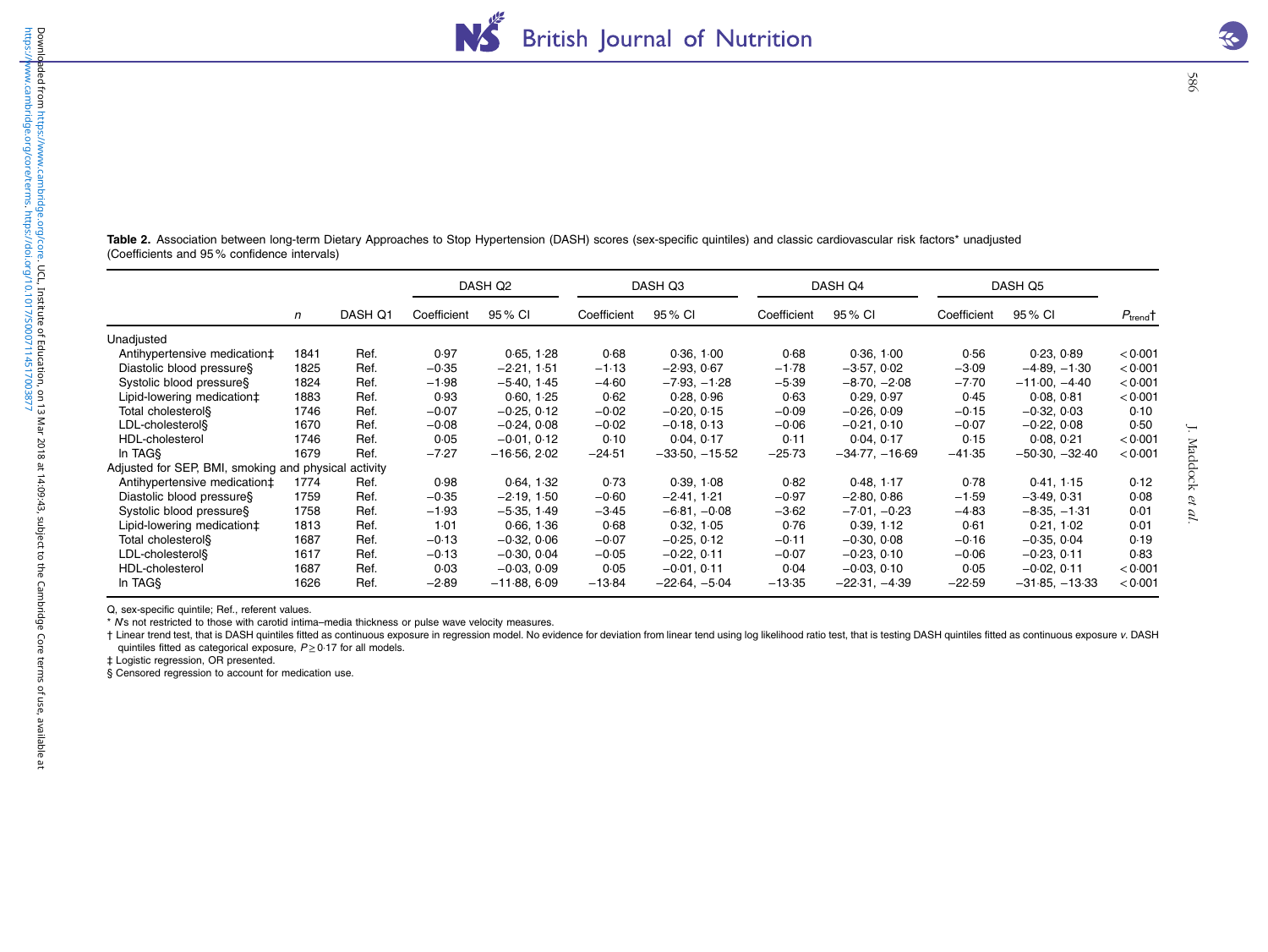<span id="page-6-0"></span>Table 3. Long-term Dietary Approaches to Stop Hypertension (DASH) score and vascular function (Coefficients and 95 % confidence intervals)

|                                                    |                                             | Standardised carotid intima–media thickness* | Standardised pulse wave velocityt           |                |  |
|----------------------------------------------------|---------------------------------------------|----------------------------------------------|---------------------------------------------|----------------|--|
|                                                    | Coefficient                                 | 95 % CI                                      | Coefficient                                 | 95 % CI        |  |
| DASH score sex-specific quintiles (Q)<br>Model 1II |                                             |                                              |                                             |                |  |
| Q1                                                 | Ref                                         | Ref                                          | Ref                                         | Ref            |  |
| Q <sub>2</sub>                                     | $-0.08$                                     | $-0.28, 0.12$                                | $-0.13$                                     | $-0.35, 0.09$  |  |
| Q3                                                 | $-0.15$                                     | $-0.34, 0.04$                                | $-0.07$                                     | $-0.28, 0.14$  |  |
| Q4                                                 | $-0.18$                                     | 0.37, 0.01                                   | $-0.18$                                     | $-0.39, 0.02$  |  |
| Q5                                                 | $-0.35$                                     | $-0.54. -0.16$                               | $-0.30$                                     | $-0.51, -0.10$ |  |
|                                                    |                                             | $P_{\text{trend}}$ = < 0.001                 | $P_{\text{trend}}$ = 0.003                  |                |  |
|                                                    | $P_{\text{deviation from trend}}$ \$ = 0.72 |                                              | $P_{\text{deviation from trend}}$ \$ = 0.52 |                |  |
| Model 2II                                          |                                             |                                              |                                             |                |  |
| Q1                                                 | Ref.                                        | Ref.                                         | Ref.                                        | Ref.           |  |
| Q <sub>2</sub>                                     | $-0.06$                                     | $-0.26, 0.14$                                | $-0.13$                                     | $-0.35, 0.09$  |  |
| Q3                                                 | $-0.10$                                     | $-0.29.0.09$                                 | $-0.06$                                     | $-0.27, 0.15$  |  |
| Q4                                                 | $-0.10$                                     | $-0.29, 0.09$                                | $-0.17$                                     | $-0.38, 0.04$  |  |
| Q5                                                 | $-0.24$                                     | $-0.44$ . $-0.04$                            | $-0.28$                                     | $-0.50, -0.07$ |  |
|                                                    |                                             | $P_{\text{trend}}$ = 0.02                    | $P_{\text{trend}}$ = 0.01                   |                |  |
|                                                    | $P_{\text{deviation from trend}}$ \$ = 0.74 |                                              | $P_{\text{deviation from trend}}$ \$ = 0.50 |                |  |

Ref., referent values.

cIMT model 1: n 1309 model 2: n 1298.

† PWV model 1: n 1061 model 2: n 1051.

‡ Linear trend test, that is DASH quintiles fitted as continuous exposure in regression model.

§ Log likelihood ratio test, that is testing DASH quintiles fitted as continuous exposure v. DASH quintiles fitted as categorical exposure.

|| Model 1 adjusted for socioeconomic position; model 2 additionally adjusted for BMI, smoking and physical activity.

Table 4. Long-term Dietary Approaches to Stop Hypertension (DASH) score and vascular function adjusted for conventional cardiovascular risk factorsll (Coefficients and 95 % confidence intervals)

|                                       |                                             | Standardised carotid intima-media<br>thickness* | Standardised pulse wave<br>velocity <sup>+</sup> |                |  |
|---------------------------------------|---------------------------------------------|-------------------------------------------------|--------------------------------------------------|----------------|--|
| DASH score sex-specific quintiles (Q) | Coefficient                                 | 95 % CI                                         | Coefficient                                      | 95 % CI        |  |
| Q1                                    | Ref.                                        | Ref.                                            | Ref.                                             | Ref.           |  |
| Q2                                    | $-0.04$                                     | $-0.24.0.16$                                    | $-0.14$                                          | $-0.35, 0.08$  |  |
| Q3                                    | $-0.08$                                     | $-0.27.0.11$                                    | $-0.07$                                          | $-0.27.0.13$   |  |
| Q4                                    | $-0.07$                                     | $-0.26, 0.13$                                   | $-0.13$                                          | $-0.33, 0.07$  |  |
| Q5                                    | $-0.24$                                     | $-0.44$ , $-0.04$                               | $-0.24$                                          | $-0.45, -0.04$ |  |
|                                       | $P_{\text{trend}} = 0.02$                   |                                                 | $P_{\text{trend}} = 0.03$                        |                |  |
|                                       | $P_{\text{deviation from trend}}$ \$ = 0.52 |                                                 | $P_{\text{deviation from trend}}$ \$ = 0.54      |                |  |

cIMT:  $n$  1220.

† PWV: n 980.

‡ Linear trend test, that is DASH quintiles fitted as continuous exposure in regression model.

§ Log likelihood ratio test, that is testing DASH quintiles fitted as continuous exposure v. DASH quintiles fitted as categorical exposure. || Adjusted for socioeconomic position, BMI, smoking and physical activity, diastolic blood pressure, systolic blood pressure, lipid-lowering

medication, HDL-cholesterol, TAG.

Compared with PWV, we observed a slightly weaker association between the DASH-type diet and cIMT, an early marker of atherosclerosis. In 2014 Petersen *et al.*  $^{(18)}$  $^{(18)}$  $^{(18)}$  conducted a review of the association between cIMT and individual dietary components and dietary patterns . Although they found observational evidence for an association between higher fruit and wholegrain consumption, lower saturated fat consumption (all components of a DASH-type diet) and lower cIMT, they emphasised that the evidence is currently weak $^{(18)}$  $^{(18)}$  $^{(18)}$ .

PWV has been shown to predict CVD events beyond conventional risk factors such as those measured by the Framingham risk score, including  $BP^{(37-39)}$  $BP^{(37-39)}$  $BP^{(37-39)}$  $BP^{(37-39)}$  $BP^{(37-39)}$ . Although a single measure of cIMT has been shown to predict CVD, it has been

shown to have no predictive value beyond conventional CV-risk factors<sup>[\(13](#page-8-0),[40](#page-8-0))</sup>. We observed that the relationship between the DASH-type diet and both measures of vascular function was not explained by conventional CV-risk factors (SBP, DBP, lipidlowering medication, HDL-cholesterol and TAG) and therefore associations are not likely to be acting through these mechanisms. There are novel mechanisms, for example inflammation and oxidative stress that have also been implicated in the relationship between a DASH-type diet and CVD<sup>[\(5](#page-7-0)[,41](#page-8-0)-[43\)](#page-8-0)</sup> which may explain the relationship between the DASH-type diet and vascular function.

The longitudinal design of NSHD allowed us to carry out secondary analysis to examine the potential for sensitive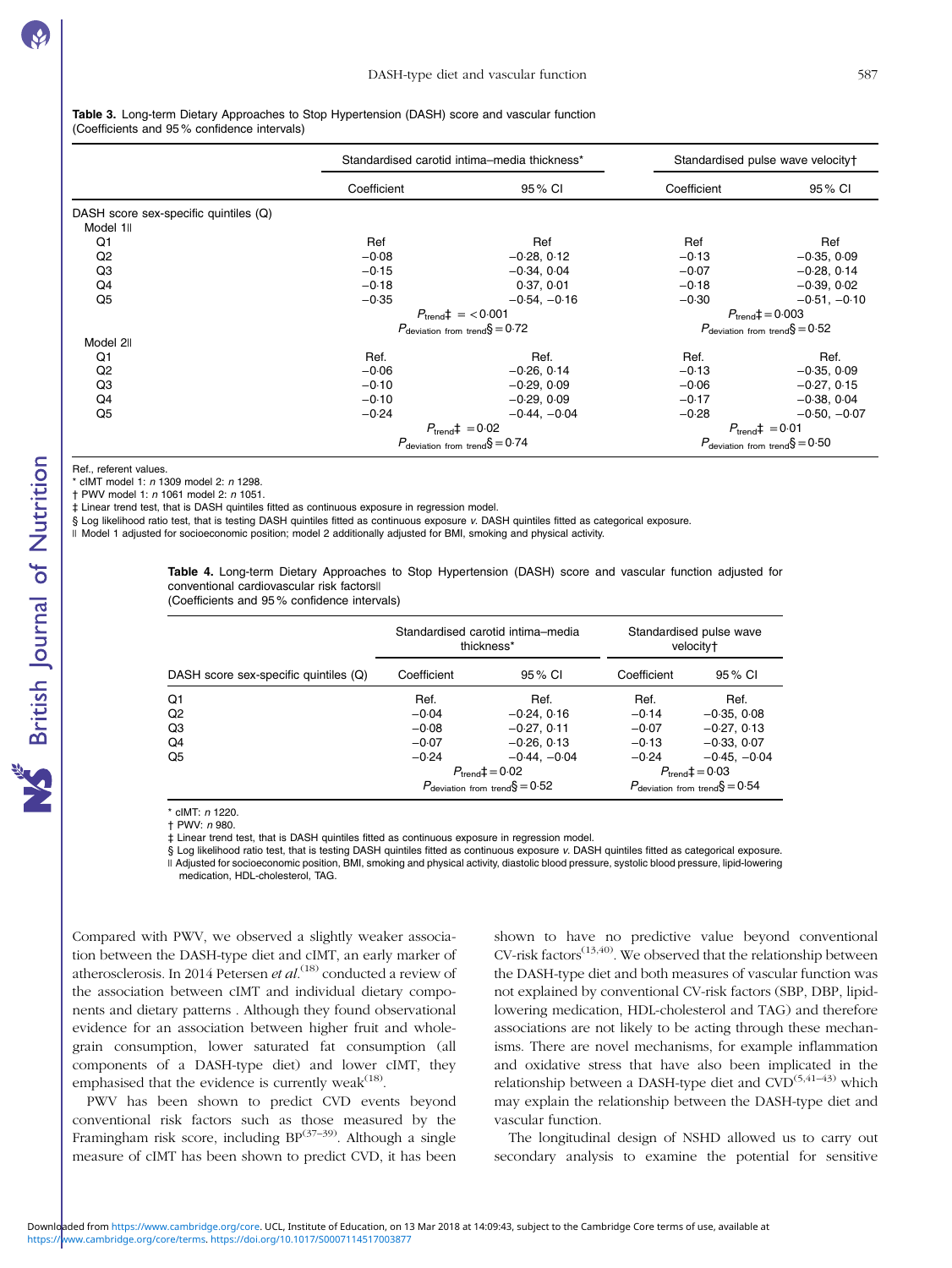<span id="page-7-0"></span>periods in adulthood in which the consumption of a DASH-type diet might be most beneficial for vascular function. The association between the DASH diet and PWV did not differ greatly over time. However, the association between greater adherence to a DASH diet at 36 and 43 years and cIMT was stronger than any other time point. This suggests that consuming a DASH-type diet from earlier-adulthood may be particularly important for cIMT.

The major strengths of this study were the use of a nationally representative birth cohort of the white British population born in the early post World War II period<sup> $(19,22)$  $(19,22)$ </sup> and detailed repeated measures of dietary intake as assessed by diet diaries over a 24–28-year period. Our sample for this study had a slightly healthier lifestyle (i.e. smoked less, exercised more and had a lower BMI) compared with the remaining study participants. As this was an observational study, exact replication of the original DASH diet<sup>(4)</sup> was not possible. However, we used the Fung DASH index<sup>(5)</sup> which has been shown to perform equally well as other indices<sup> $(44)$ </sup>. Although we did not observe major changes in adherence to the DASH-type diet over time, a previous study demonstrated that participants of NSHD have healthier diets the older they become<sup>[\(26\)](#page-8-0)</sup>. Cautious interpretation of study findings are required since calculation of the DASH-type diet in this study is relative to this specific study sample. For example, if the majority of the study sample did not eat in accordance with the DASH diet, even those in the highest quintile would have low adherence to the DASH diet, which may have weakened observed associations. Miller and colleagues published standards for maximum scores for defining a DASH-type diet using different DASH indices, including the Fung index $(44)$  $(44)$  $(44)$ . The participants in the highest DASH quintile in our study were not quite meeting these standards<sup> $(44)$ </sup>. For example, participants in the top quintile in our study consumed approximately 3 servings of fruit/d, 2·6 servings of vegetables/d (one portion is equivalent to 80 g) and 3 servings of wholegrains/d (one portion is equivalent to 16 g) per 8368 kJ (2000 kcal). The maximum standard servings/d based on 8368 kJ (2000 kcal) as outlined by Miller are;≥4 servings of fruit/d, ≥3 vegetables/d and ≥4 servings of wholegrains/d.

In conclusion, we found observational evidence for an association between adherence to a DASH-type diet over an approximately 30-year period and better conventional CV-risk factors. We also demonstrated an association between longterm adherence to a DASH-type diet and two vascular function markers, cIMT and PWV, at 60–64 years which was not explained by the conventional risk factors. This study provides further evidence for the beneficial role of a DASH-type diet in CVD risk reduction; however replication in other longitudinal observational cohorts is required.

### Acknowledgements

The authors would like to acknowledge MRC Elsie Widdowson colleagues for aspects of project management: Sarah Gibbings, Karen Chamberlain, Polly Page; NNEdPro Group for assistance in preparation of funding applications and initial project protocols: Celia Laur and Suzana Al Moosawi. The authors are grateful to NSHD study members who took part in this latest data collection

for their continuing support. The authors thank members of the NSHD scientific and data collection team at the following centres: MRC Unit for Lifelong Health and Ageing; MRC Lifecourse Epidemiology Unit, University of Southampton; MRC Human Nutrition Research, Cambridge; Wellcome Trust (WT) Clinical Research Facility (CRF) Manchester and the Department of Clinical Radiology at the Central Manchester University Hospitals NHS Foundation Trust; WTCRF and Medical Physics at the Western General Hospital in Edinburgh; WTCRF and the Department of Nuclear Medicine at University Hospital Birmingham; WTCRF and the Department of Nuclear Medicine at University College London Hospital; CRF and the Department of Medical Physics at the University Hospital of Wales; CRF and Twin Research Unit at St Thomas' Hospital London. The UK Medical Research Council provides core funding for the MRC National Survey of Health and Development (MC\_UU\_12019/1; MC\_UU\_12019/2).

The British Medical Association (BMA/JL/2013/SR) and Medical Research Council (HNR/DR/2014/SR) funded this project via BMA Research Charity Foundations and the MRC Directors' reserve Competition, but did not pay a role in the design, collection, analysis or interpretation of the data, or writing of the report. The MRC functioned as the lead sponsor for the study. With the exception of standard reporting requirements for progress to the funders, all design, analyses, interpretation and the preparation of the manuscript were entirely independent of the funders and/or sponsors.

Study concept and design: S. R., G. L. A. and J. M.. Acquisition of data: A. W. and R. H.. Analysis and interpretation of data: J. M., G. L. A., N. Z. and S. R.. Drafting of the manuscript: J. M. Critical revision of the manuscript for important intellectual content and statistical analysis: J. M., N. Z., G. L. A., A. W., S. R.. Administrative, technical or material support: N. Z., A. W. and R. H. Study supervision: G. L. A. and S. R. All authors read and approved the final manuscript.

The authors declare that there are no conflicts of interest.

# Supplementary material

For supplementary material/s referred to in this article, please visit https://doi.org/10.1017/S0007114517003877

### References

- 1. World Health Organization (2015) Health topics: cardiovascular diseases. [http://www.who.int/topics/cardiovascular\\_](http://www.who.int/topics/cardiovascular_diseases/en/) [diseases/en/](http://www.who.int/topics/cardiovascular_diseases/en/) (accessed June 2015).
- 2. Hu FB (2002) Dietary pattern analysis: a new direction in nutritional epidemiology. Curr Opin Lipidol 13, 3–9.
- 3. Mozaffarian D (2016) Dietary and policy priorities for cardiovascular disease, diabetes, and obesity. Circulation 133, 187–225.
- 4. Appel LJ, Moore TJ, Obarzanek E, et al. (1997) A clinical trial of the effects of dietary patterns on blood pressure. N Engl J Med 336, 1117–1124.
- 5. Fung TT, Chiuve SE, McCullough ML, et al. (2008) Adherence to a DASH-style diet and risk of coronary heart disease and stroke in women. Arch Intern Med 168, 713–720.
- 6. Levitan EB, Wolk A & Mittleman MA (2009) Consistency with the DASH diet and incidence of heart failure. Arch Intern Med 169, 851–857.